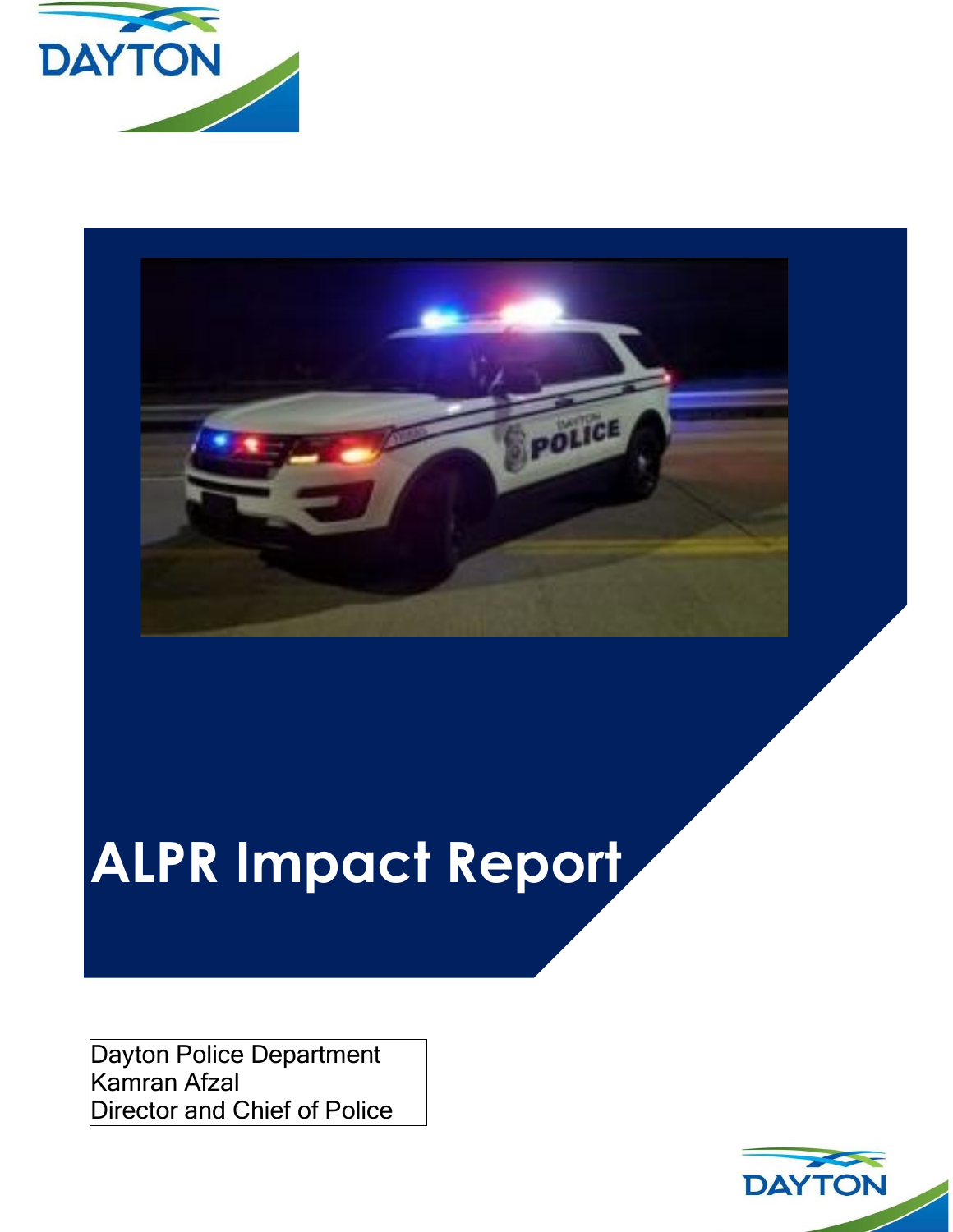## **CONTENTS**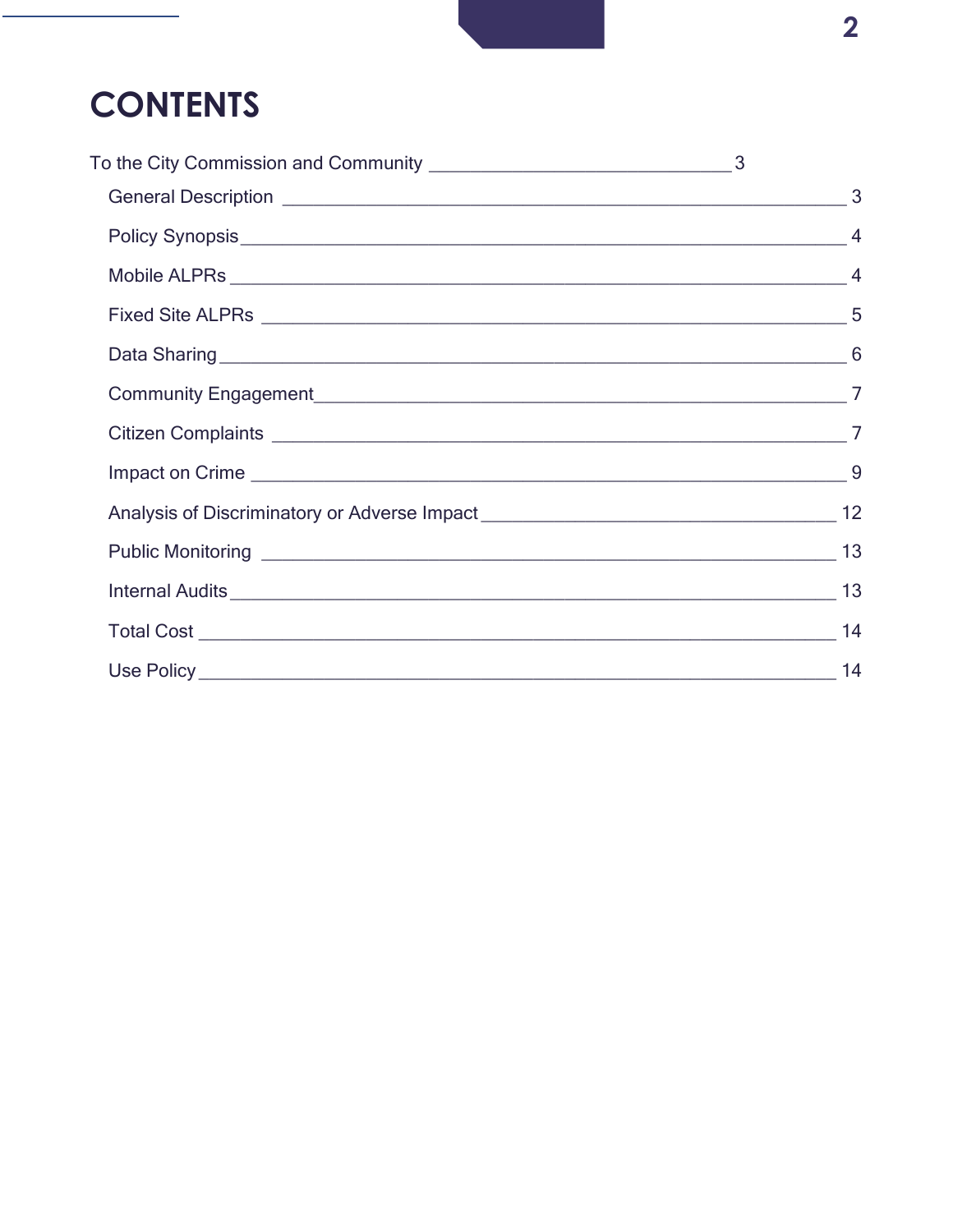## <span id="page-2-0"></span>**TO THE CITY COMMISSION AND COMMUNITY**

#### <span id="page-2-1"></span>**General Description**

As required by RCGO 34.11, this Impact Report is being submitted for the Police Department to pursue the use of Automated License Plate Readers (ALPRs). ALPR technology is either part of an in car Mobile Video Recorder or a device attached to fixed sites such as buildings, trailers, or utility poles. These motion activated cameras read the license plates of vehicles and compare them to entries in the LEADS system, or entries made into the ALPR system by end users. When the program finds a "hit" for a license plate that is entered into LEADS for either being used or taken in a crime, believed to be driven by someone involved in a specific crime, or is being sought for a non-criminal issue such as a Silver Alert or Amber Alert, it sends a notification to officers letting them know where the car is.

The ALPR database can also be used retroactively to search for vehicles used in specific crimes. For instance, if a red pick-up truck is used in a crime, users can search cameras in a particular area, during the time frame the incident occurred, for red pick-up trucks. The system will show results of the query, and users will be able to look at the license plates of the vehicles to find potential suspects. When an ALPR camera takes a picture of a vehicle, not only does it place it in the database by make, model, color, and license plate, but by the following searchable features:

- State the license plate was issued
- If the vehicle is missing its plate
- The presence of roof racks
- The presence of bumper stickers

All of these characteristics are searchable by the end user. This will allow investigators to identify suspect vehicles and patrol officers to locate them much quicker. All operators of the LPR system will receive training on the system, which will include an understanding of the community concerns, as well as what constitutes misuse of the system.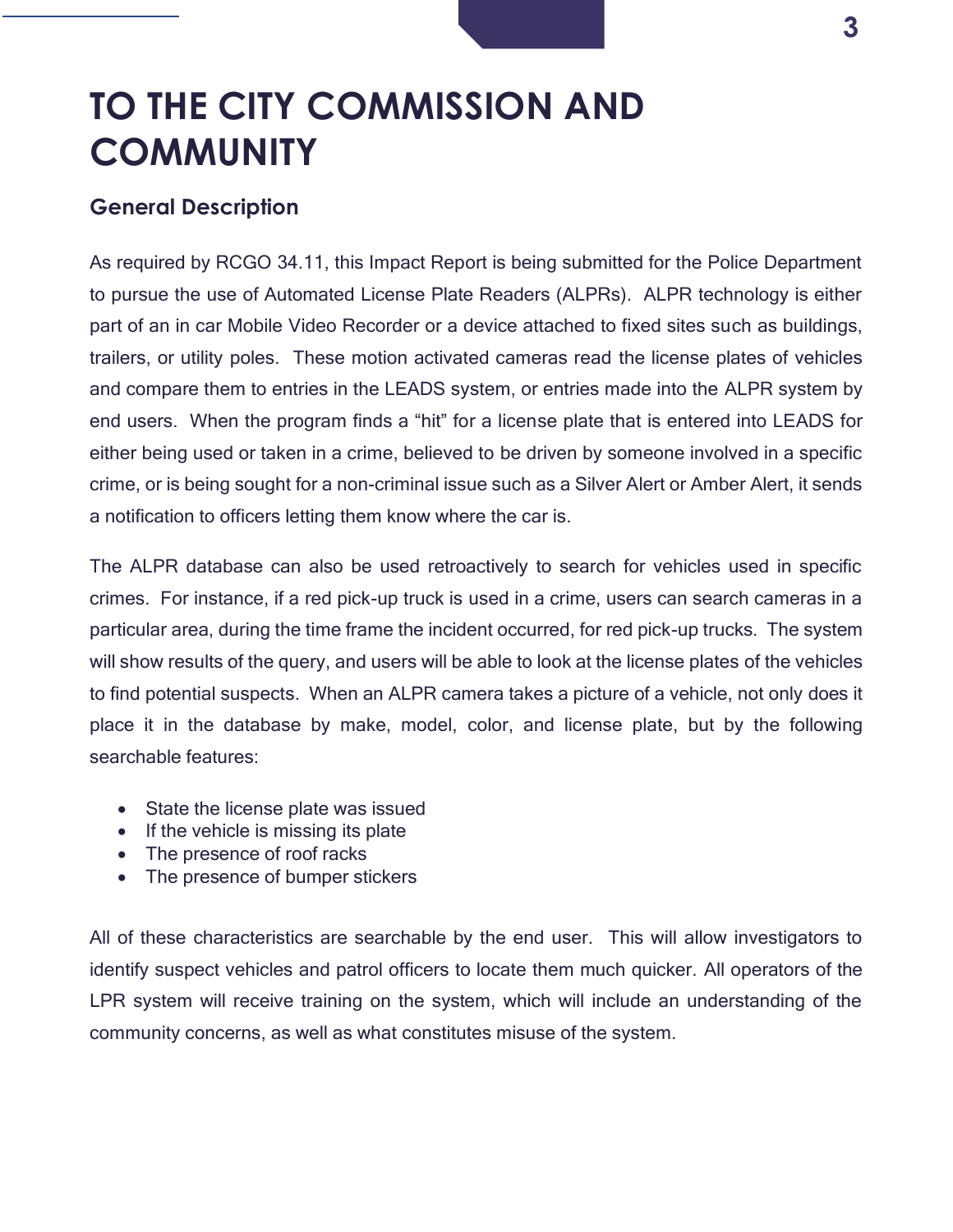### <span id="page-3-0"></span>**Policy Synopsis**

The Department's policy for using the ALPR system is attached to this document. A brief synopsis is as follows:

The ALPRs are a law enforcement tool meant to provide sworn personnel with an easily searchable database that will allow them to identify vehicles linked to specific criminal incidents, as well as past locations of the vehicles.

The cameras take pictures of vehicle license plates and compare them with data provided by the NCIS/LEADS database, as well as the Dayton Police MIS system. The system will alert users when a license plate it records is reported as being lost or stolen, or the vehicle it belongs to has an indicator for:

- Being on the Terrorist Screening Center Watch List
- The vehicle itself is reported as stolen
- The vehicle is linked to an Amber Alert or Silver Alert
- The vehicle is linked to a missing person
- The registered owner has a Felony warrant for his or her arrest

ALPRs will be used by sworn personnel, for law enforcement purposes only. Retention and release of ALPR data will be done in a manner that is consistent with Police General Order 1.10-8, and City of Dayton Schedule of Records Retention and Disposition Form RC-2. All ALPR footage will be retained for 30 days, unless needed as evidence in a criminal offense.

#### <span id="page-3-1"></span>**Mobile ALPRs**

The Police Department has a contract with Axon for the Mobile Video Recorders (MVRs) in the marked vehicle fleet. Under the current contract, new MVRs are scheduled to be installed in the cruisers in 2022. Upon receiving Commission approval, the ALPR feature will be activated. The MVR incorporates ALPR technology in the front camera mounted on the windshield and would effectively provide ALPRs in all police cruisers equipped with MVRs. When activated, the mobile ALPRs run constantly in the background whenever the police cruiser is in use. The MVR loaded ALPR would replace the use of the current ALPRs that are in use by the department which are aging and past end of life.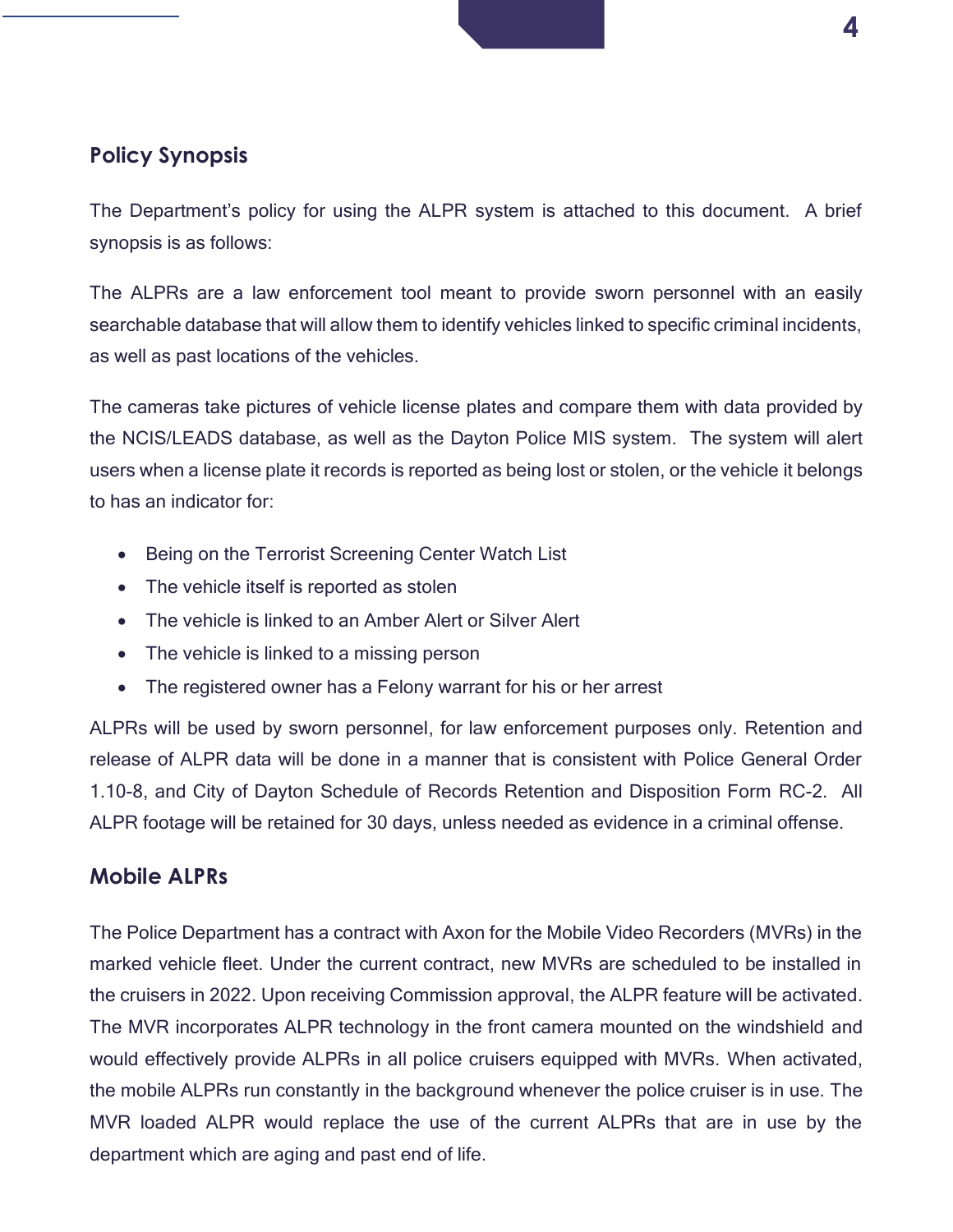The goal of the Mobile ALPR program is to provide focused enforcement for vehicles used or related to a criminal activity, such as reckless driving and street take-overs. The ALPRs of officers responding to these types of events will record the license plates and images of the vehicles. The license plates will then be used for follow-up investigations for the purpose of pursuing criminal charges against the drivers. Ultimately, the Mobile ALPR automates what an officer currently does manually, which is check the license plates of vehicles on public roads. The Mobile ALPR is more efficient and allows for focused enforcement on law breakers versus everyday citizens.

Mobile ALPRs would also be used to help solve more serious, felony offenses. Officers on patrol would be notified if the system identifies a vehicle that was reported as being stolen. Vehicles used in violent offenses such as Homicide or Aggravated Robbery would be stopped in a more timely manner, preventing the offender from committing additional crimes. Vehicles that are on the tow list or have expired license plates would not generate any kind of alert to the cruiser's operator.

Metrics for measuring the success of the mobile ALPRs would involve creating and tracking baselines of investigations involving the use of the ALPR and their investigative leads. Additional data to be tracked and reported would be the use of ALPRs to identify specific types of alerts i.e., Amber or Silver Alerts, felony alerts etc.

#### <span id="page-4-0"></span>**Fixed Site ALPRs**

Fixed site ALPRs will only be deployed in neighborhoods if the use of the ALPR is recommended in a neighborhood Safety Plan, the ALPRs are requested by the neighborhood or neighborhoods affected, and the crime statistics justify the use of the ALPRs. A neighborhood Safety Plan is a plan that is developed by the citizens of the neighborhood to combat crime or quality of life issues.

The Police Department currently is not utilizing fixed site ALPRs. The department has been approached by businesses in the Old North Dayton area and several industrial areas along Stanley Avenue and Wagner Ford Road inquiring about the use of ALPRs. The businesses have been greatly affected by illegal drag racing. The drag racers are a danger to the community and have caused extensive property damage to many of these businesses. These businesses are a possible location for deployment of fixed site ALPRs, if approved by Commission, and the ALPRs are requested as part of the Neighborhood Safety Plan. The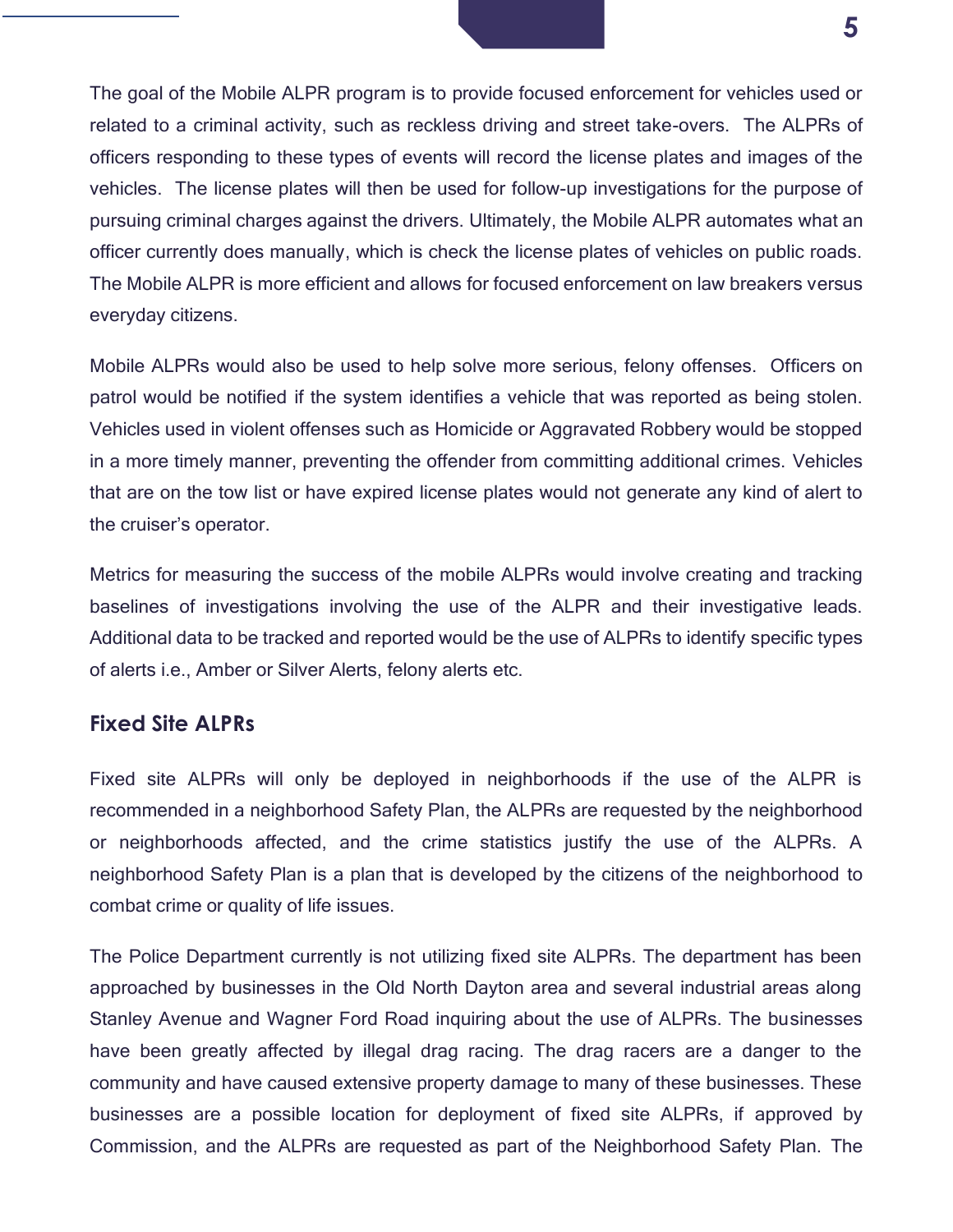community engagement surrounding the use of the fixed site LPRs has been focused on the technology and not the deployment. If approved, the Use Policy dictates that additional engagement and neighborhood input and approval be obtained prior to deployment in any specific neighborhood.

The goal of the Fixed ALPR program is to lead to a reduction in overall crime in a focused geographic area. The Fixed ALPRs provide three key benefits:

- 1. Focused enforcement on specific criminal activity instead of casting a broad net of enforcement actions i.e., Identifying stolen vehicles or vehicles used in crimes
- 2. Provide valuable investigative follow up leads after a crime has occurred in a specific area such as a residential burglary or shooting into habitation by assisting in identifying potential suspect vehicles and establishing timelines.
- 3. Increasing police presence in the deployed geographic area as they are responding to criminal activity flagged by the ALPRs, thus providing a deterrent to crime (specifically property crimes).

Metrics for determining the efficacy of Mobile ALPRs would be included in any proposal prior to deployment, dependent on the crime problem being addressed. Some examples for potential metrics could be percentage drops in property crimes, increased property crime clearance rates, or successful identification of street traffic take-over (Hooning) offenders.

The ultimate goal of deployment of fixed ALPRs is to increase officer presence and enforcement action that is focused on vehicles involved in criminal activity. This tool is a force multiplier and reduces the chances of enforcement contact with residents who are not involved in identified crime problems.

### <span id="page-5-0"></span>**Data Sharing**

All data gathered from ALPR cameras will be property of the Dayton Police Department and will only be shared with other local and state law enforcement agencies. Unless being retained as evidence in a specific criminal case, all data from ALPR cameras will be overwritten 30 days after it is recorded.

The mobile ALPRs will use Axon's Cloud storage system for data storage. If another agency or court requests mobile ALPR footage from a specific incident, it can be uploaded to Axon's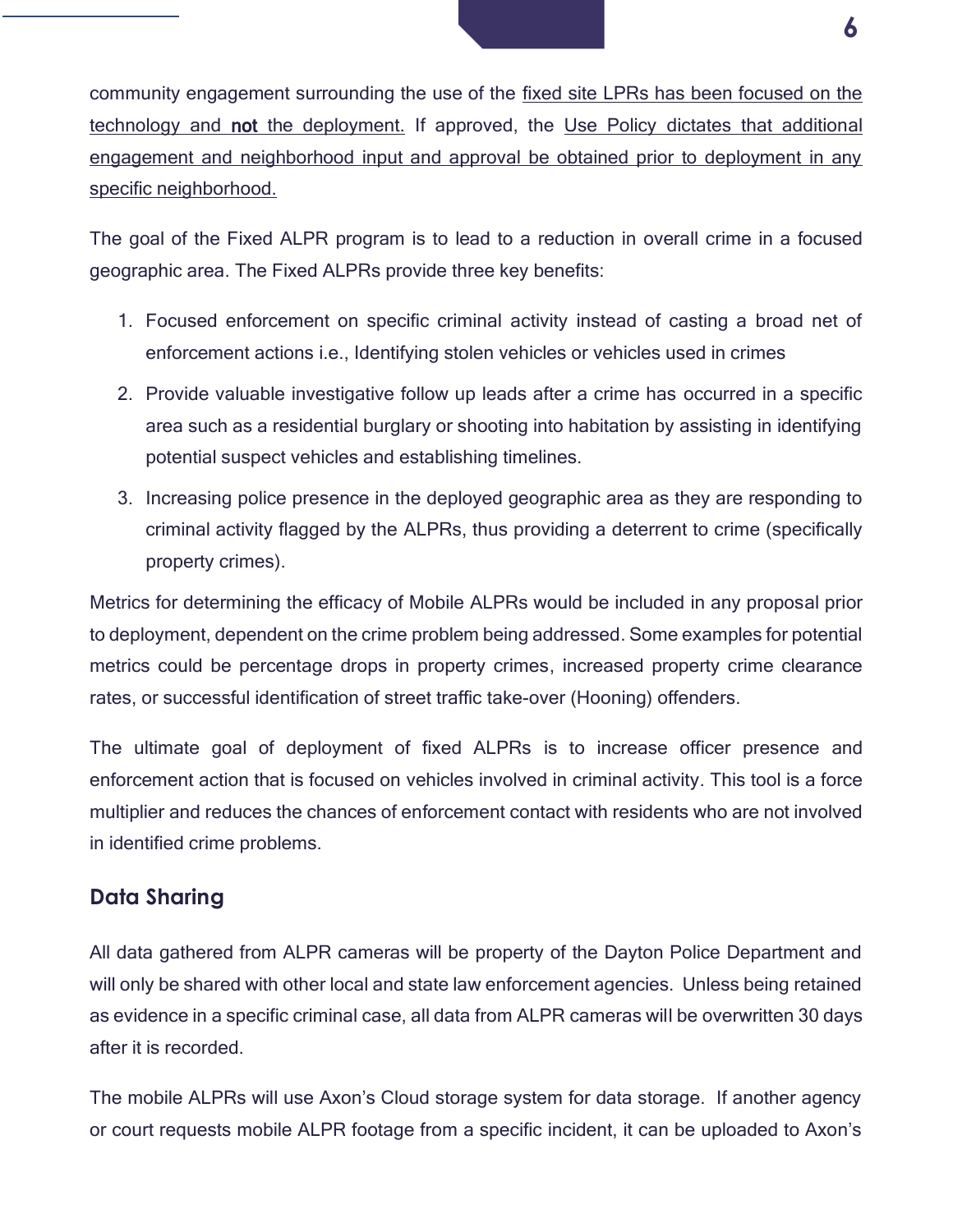Evidence.com Cloud site, and a link provided to them, in a similar manner to how body worn camera footage is currently shared.

The department has not contracted with any specific vendor yet for fixed site ALPRs, but it is our desire the vendor we choose uses a Cloud based storage system as well. During our test period with Flock Safety cameras, other agencies were able to request we share our data with them and vice versa. If the department were to share ALPR information with agencies in the future, it would require approval from the Major over Support Services, or his or her designee. Before the approval is given, a member of the command staff of the requesting agency will be required to sign and return a statement that his or her department agrees not to use any data the Dayton Police Department shares with them for the purpose of immigration enforcement or share it with agencies whose primary purpose is to enforce immigration laws. When this approval is given, City Commission will be notified in a memo to the City Manager.

### <span id="page-6-0"></span>**Community Engagement**

Using weekly email newsletters, Community Engagement Officers sent invitations to presidents of neighborhood community groups. There was one neighborhood group meeting held in each of the city's quadrants. The 80 people present were given a presentation by Community Engagement Officers, and representatives for a vendor were on scene to answer questions about the technology. Meeting attendees were provided surveys so they could give feedback on the proposal. A Community Engagement Officer also gave a presentation in Spanish to Hispanic parishioners from St. Helen, St. Mary, and Immaculate Conception churches.

Positive feedback of the technology is that it allows data to be shared with law enforcement in other cities, even though it remains property of the Dayton Police Department. Data is not stored indefinitely, but an audit trail of the data and who accessed it is kept. At least one event attendee voiced his opinion that he couldn't see any reason not to use these cameras. Another attendee liked that the ALPRs would only be deployed if a community requested them as part of the Neighborhood Safety Plan and the crime statistics justified the use of the technology.

#### <span id="page-6-1"></span>**Citizen Complaints**

In addition to the positive feedback we received at the meetings, there were some concerns and apprehension about the technology. The most prominent concern is that the use of these cameras may infringe on citizens' privacy. We advised that we took this concern seriously, and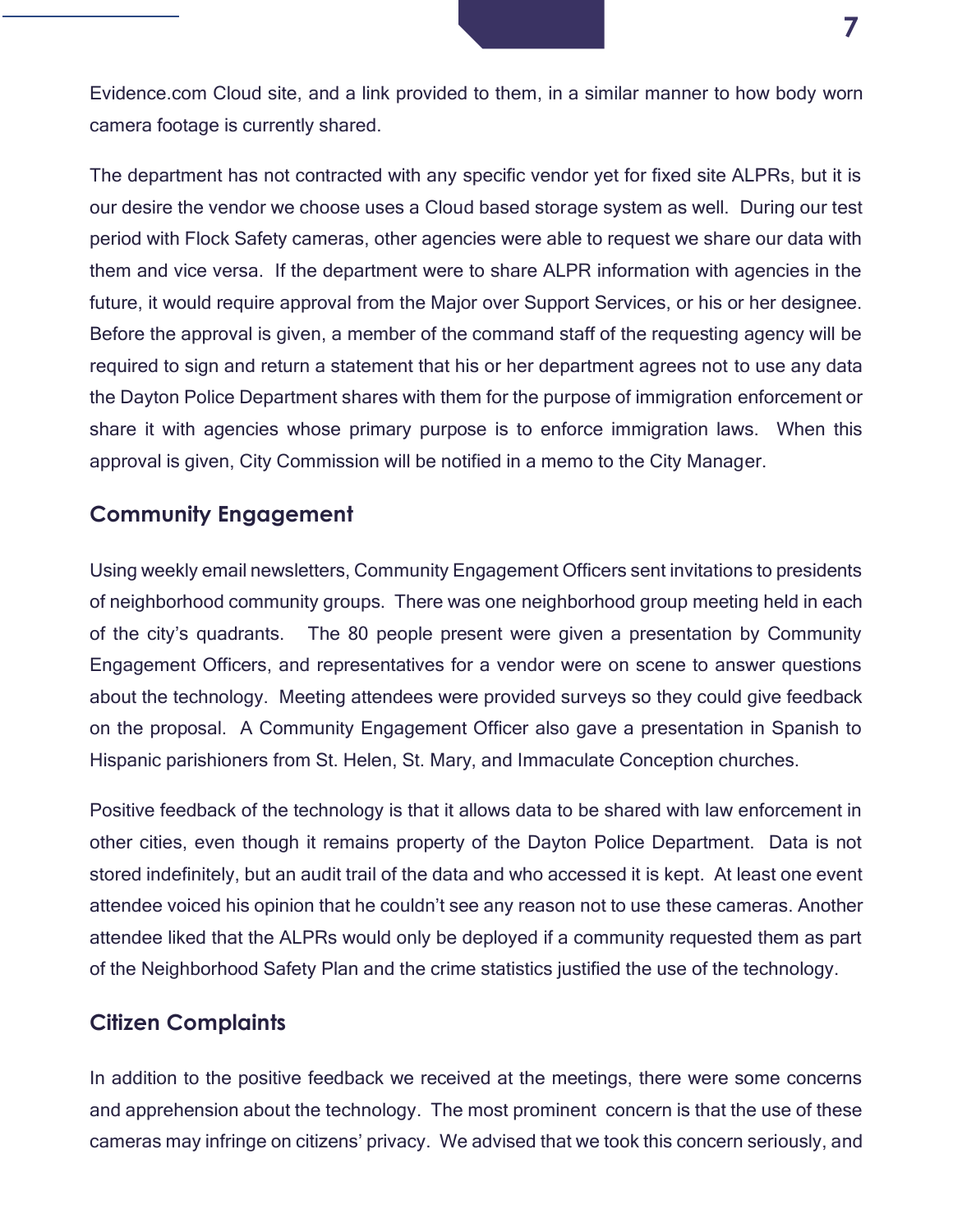that any use of data retrieved from ALPR cameras would be tightly restricted. Dayton Police Department policy will prohibit any unauthorized use of data collected from ALPR technology, allowing sworn personnel to access it only for specific criminal investigations.

Another concern was raised that the cameras will be used for racial profiling or immigration enforcement. Meeting attendees were advised ALPRs are designed to take pictures of rear license plates on vehicles, not the occupants. However, it is possible occupants of certain vehicles, such as motorcycles could be photographed as well. The technology does not utilize any type of facial recognition technology, and has no ability to racially profile drivers. The cameras are also unable to determine the immigration status of the drivers. The data captured is focused solely on cataloging vehicle information and characteristics.

A similar concern is that the ALPRs would be deployed in predominantly minority areas and cause officers to have increased interactions with minority community members for less serious offenses. It was explained the fixed ALPRs would only be deployed in neighborhoods where community members requested they be deployed as part of a Neighborhood Safety Plan. . Police personnel explained the cameras would only alert officers if the vehicle is entered as stolen, the registered owner has a felony warrant (not misdemeanor), or one of the other approved alerts. Since the ALPRs would not alert for misdemeanor offenses, they would not lead to increased police/citizen interaction for lesser offenses.

An additional concern was raised recently about whether LPR data is shared with Vigilante (an LPR vendor) who utilizes the data for commercial purposes such as vehicle repossession and data sharing with federal agencies. The current mobile ALPR system in use by the Dayton Police Department does not report to Vigilante and is not a Vigilante System. The Axon ALPR system does not share its data with Vigilante's system and the Dayton Police Department has complete control over who would have access to the ALPR data.

At all of the meetings, Police personnel attended, it was made clear to event attendees that the cameras cannot be used for tracking racial demographics, immigration status, or facial recognition. The cameras focus on roadways so as to avoid photographing pedestrians. If a camera does take a picture of a pedestrian who may be walking in the street, it will take a picture of him or her. However, there was not a database to search for pedestrians in the Flock software during our test phase, and this is still the case.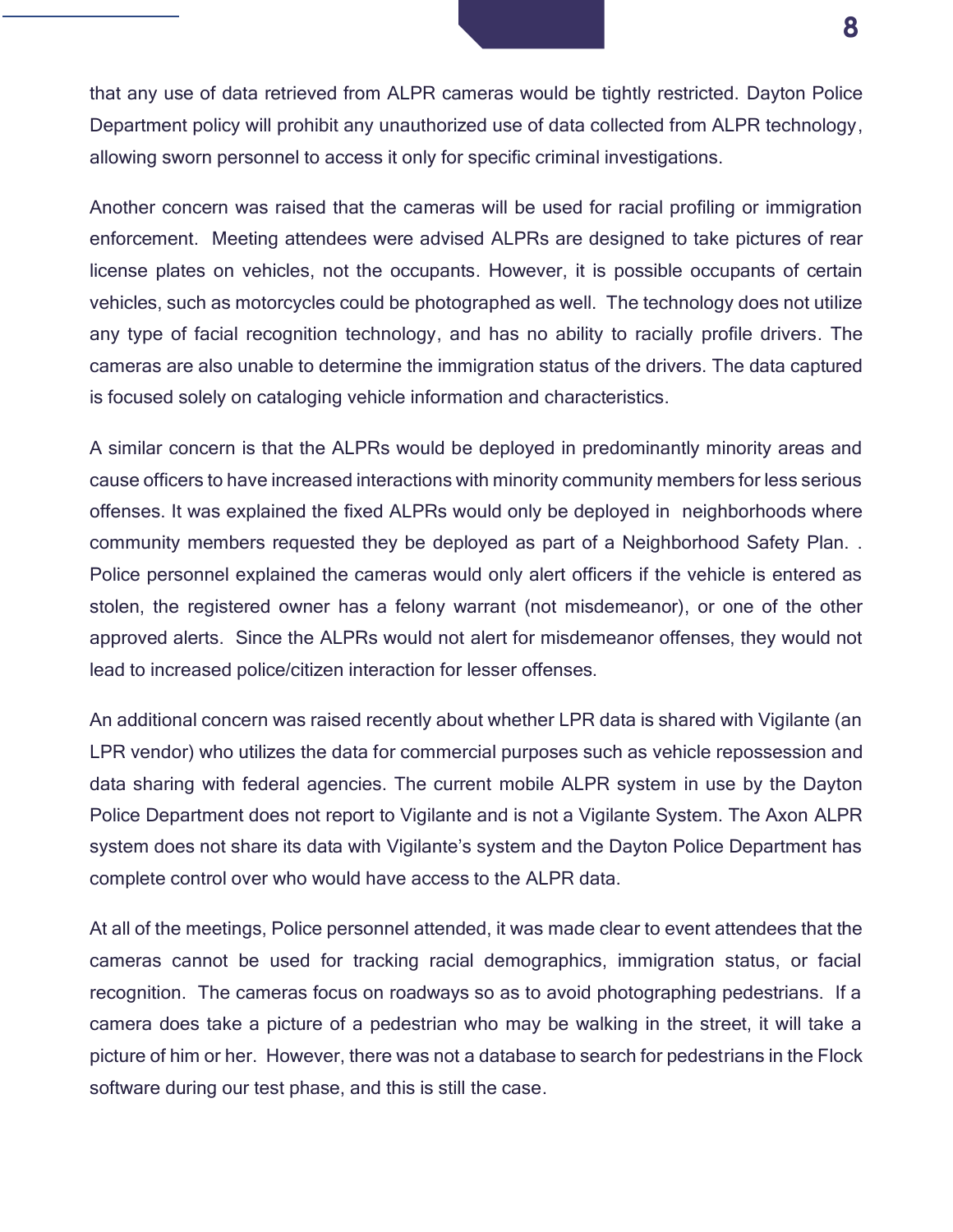#### <span id="page-8-0"></span>**Impact on Crime**

In 2020, a pilot program consisting of 29 fixed ALPRs in the Twin Towers and Walnut Hills neighborhoods was done, and the Department was pleased with the results. During the program there was a significant crime reduction in the Twin Towers neighborhood. While there was a drop in crime citywide, the reduction in the Twin Towers area was considerably higher than that of the Walnut Hills neighborhood which experienced a 10% reduction of overall crime. To ensure data comparisons were not unduly affected by the pandemic, the crime trends and comparisons were covered from 2018 through 2020 with the rest of the city, as indicated below. If the Police Department implements a full time ALPR program, the fixed cameras would be deployed as part of a Neighborhood Safety Plan, when the community requests the ALPRs, and the crime statistics justify the use of the ALPRs. The below chart shows the results of the fixed ALPR program in use during the test period compared to the previous 2 years.

| <b>Crime</b><br><b>Categor</b> | <b>Twin Towers</b> |      |      | % CNG            | <b>Walnut Hills</b> |      |      |                  |
|--------------------------------|--------------------|------|------|------------------|---------------------|------|------|------------------|
| ${\bf y}$                      | 2018               | 2019 | 2020 | 2020 vs.<br>2018 | 2018                | 2019 | 2020 | 2020 vs.<br>2018 |
| <b>P1V</b>                     | 17                 | 9    | 11   | $-39%$           | 10                  | 10   | 11   | 10%              |
| <b>P1P</b>                     | 57                 | 46   | 35   | $-39%$           | 89                  | 82   | 75   | $-16%$           |
| P <sub>2V</sub>                | 42                 | 46   | 39   | $-7%$            | 53                  | 37   | 45   | $-15%$           |
| P <sub>2</sub> P               | 25                 | 24   | 20   | $-20%$           | 36                  | 20   | 25   | $-31%$           |
| <b>Other</b>                   | 107                | 73   | 37   | $-65%$           | 45                  | 50   | 54   | 20%              |
| <b>Total</b>                   | 248                | 198  | 142  | $-43%$           | 233                 | 199  | 210  | $-10%$           |

The below chart compares the ALPR neighborhoods for to the rest of the city for the entire 3 year period.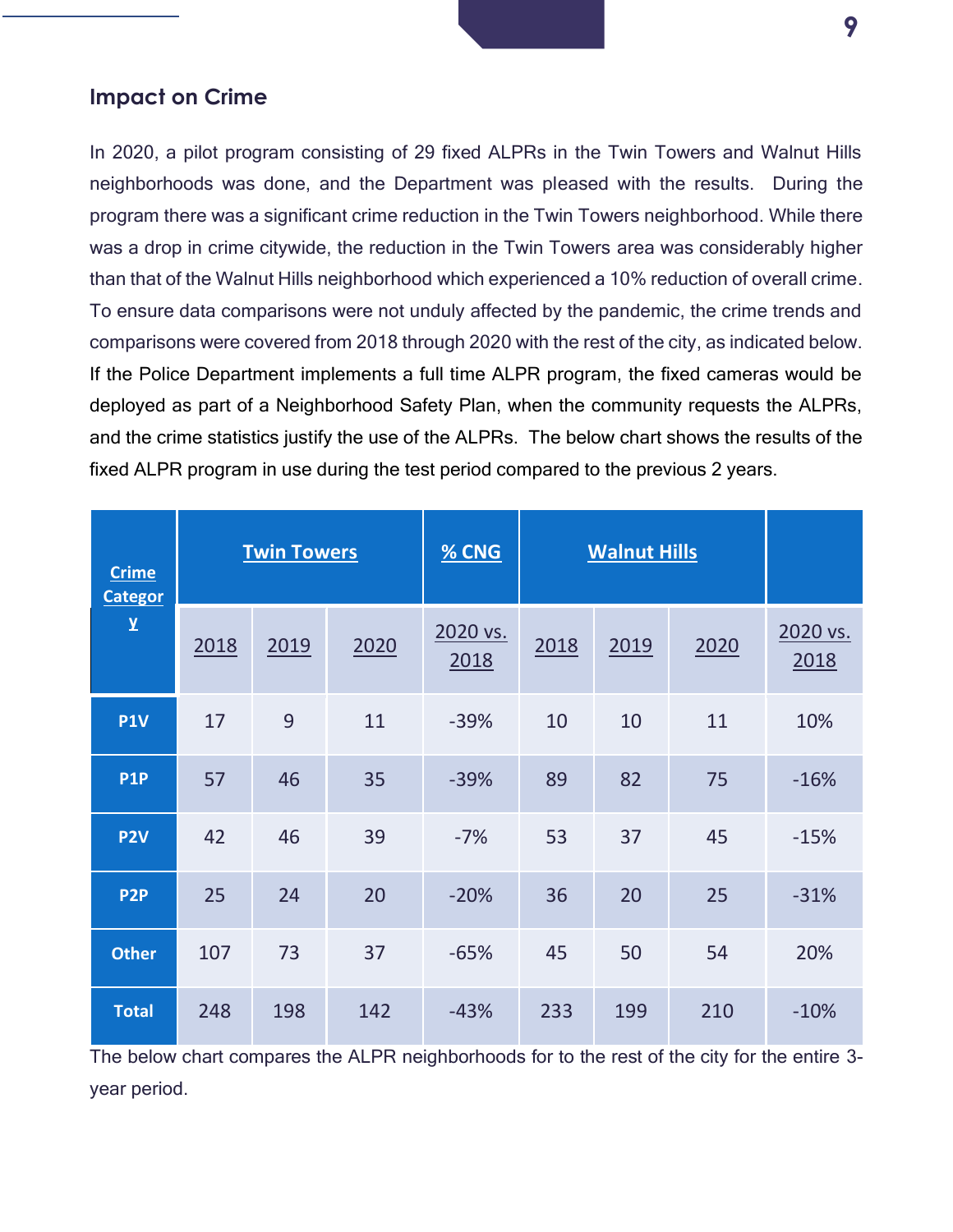| <b>Twin Towers</b><br>Crime |      | % CNG<br><b>Walnut Hills</b> |      |                       |      | $%$ CNG |      |                       |
|-----------------------------|------|------------------------------|------|-----------------------|------|---------|------|-----------------------|
| <b>Categ</b><br>$ory$       | 2018 | 2019                         | 2020 | 2020<br>$vs.$<br>2018 | 2018 | 2019    | 2020 | 2020<br>$vs.$<br>2018 |
| P <sub>1</sub> V            | 24   | 25                           | 28   | 17%                   | 30   | 19      | 24   | $-2%$                 |
| <b>P1P</b>                  | 161  | 119                          | 98   | $-39%$                | 233  | 183     | 221  | $-5%$                 |
| P <sub>2</sub> V            | 120  | 108                          | 97   | $-19%$                | 147  | 89      | 98   | $-33%$                |
| P <sub>2</sub> P            | 73   | 61                           | 46   | -40%                  | 97   | 55      | 88   | $-9%$                 |
| Other                       | 35   | 27                           | 24   | $-31%$                | 8    | 10      | 7    | $-13%$                |
| <b>Total</b>                | 413  | 340                          | 293  | $-29%$                | 515  | 356     | 438  | $-15%$                |

|                                 |        | $%$ CNG |        |               |
|---------------------------------|--------|---------|--------|---------------|
| <b>Crime</b><br><b>Category</b> | 2018   | 2019    | 2020   | 2020 vs. 2018 |
| <b>P1V</b>                      | 1112   | 1139    | 1087   | $-2%$         |
| P <sub>1</sub> P                | 6110   | 5520    | 5237   | $-14%$        |
| P <sub>2</sub> V                | 4285   | 3890    | 3809   | $-11%$        |
| P <sub>2</sub> P                | 2215   | 2246    | 2240   | $+1%$         |
| Other                           | 446    | 349     | 372    | $-17%$        |
| <b>Total</b>                    | 14,168 | 13,144  | 12,745 | $-10%$        |

While there is a drop in crime in the areas the fixed ALPRs were utilized, the Department believes their greatest impact is as an investigative tool that will help us identify and apprehend suspects. There is an added benefit that officers responding to Fixed ALPR alerts will increase officer presence in communities with higher crime rates and provide an increased sense of security for residents while limiting enforcement action to offenders thus reducing the concerns for over-policing in poorer neighborhoods.

A year-long study in Cincinnati revealed 30 officers with ALPR equipped cruisers made 844 "follow-up" arrests, while 111 officers without ALPRs made 242 follow-up arrests. A "follow-up" arrest was defined as an arrest for a crime that was previously reported (Dees, 2019).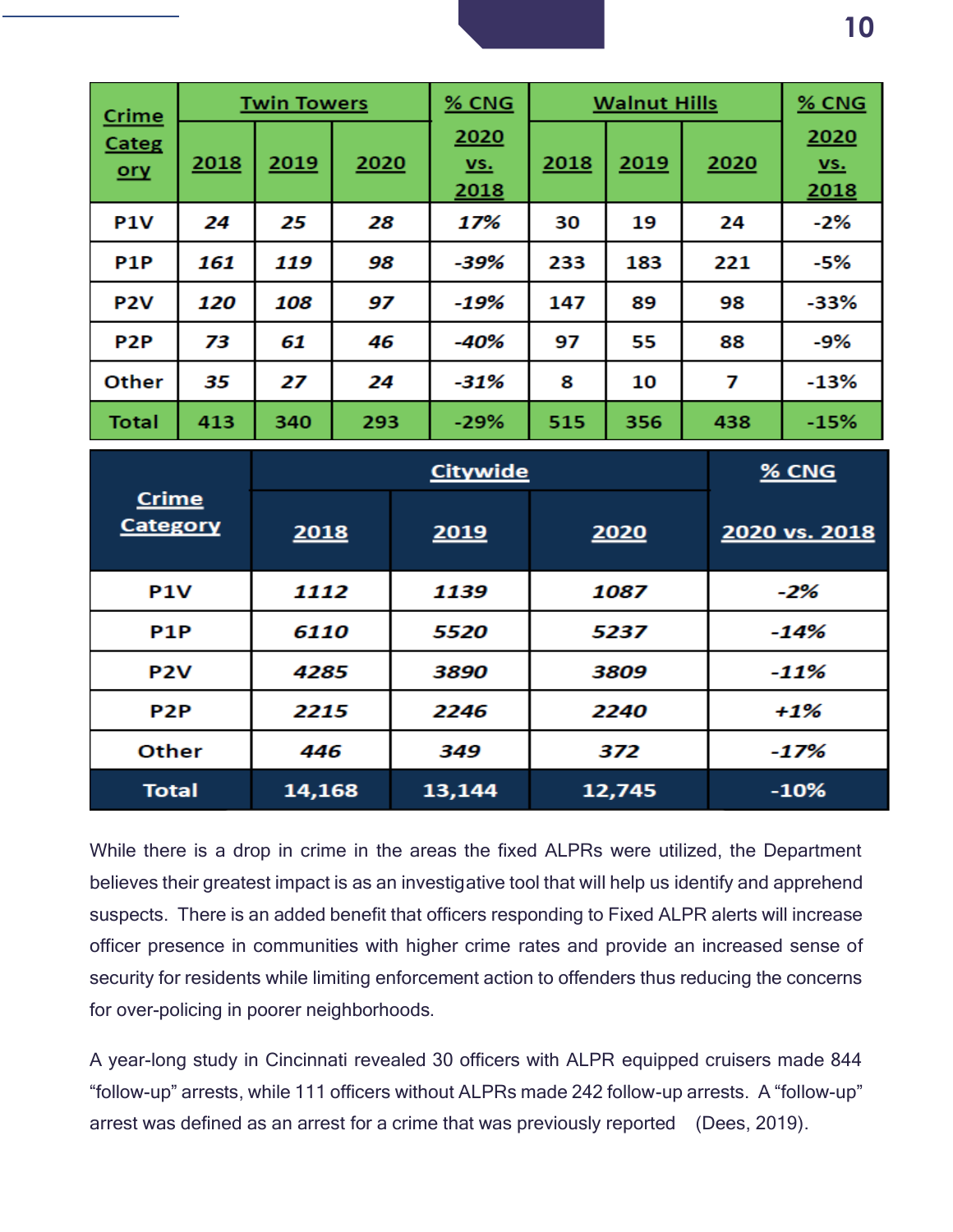Only one Mobile ALPR was in use by the Dayton Police Department during 2021. The user advised since August of 2021, he has used the system to recover 2 stolen vehicles and1 stolen license plate. An example of a future benefit of widespread use of the technology would be if an officer responded to a report of an armed robbery. When the officer arrived on scene and was told the make and color of the vehicle the suspect left in, the case detective could check the officer's ALPR footage to see if he or she passed any vehicles matching that description when he or she drove to the scene. If the detective found a matching vehicle, that license plate number could be used for the investigation, and the photo would be useful in disproving any claims the suspect vehicle was not in the area at the time of the incident.

There are three methods of using ALPR technology to locate suspect vehicles:

- The first is when an officer is operating a cruiser with an ALPR system in it. When the ALPR system scans a license plate that is entered into the system's "hotlist," an audible alert notifies the driver of the cruiser. The operator of the cruiser would be required to verify the license plate and description of the vehicle as the same as the information listed in the alert before making the stop.
- The second is when an officer enters a license plate into the ALPR database. If the ALPRs have taken previous pictures of the vehicle, the officer will be able to view picture of the vehicle, as well as when and where it was photographed. The officer may also enter a request to be notified of future sightings of the vehicle.

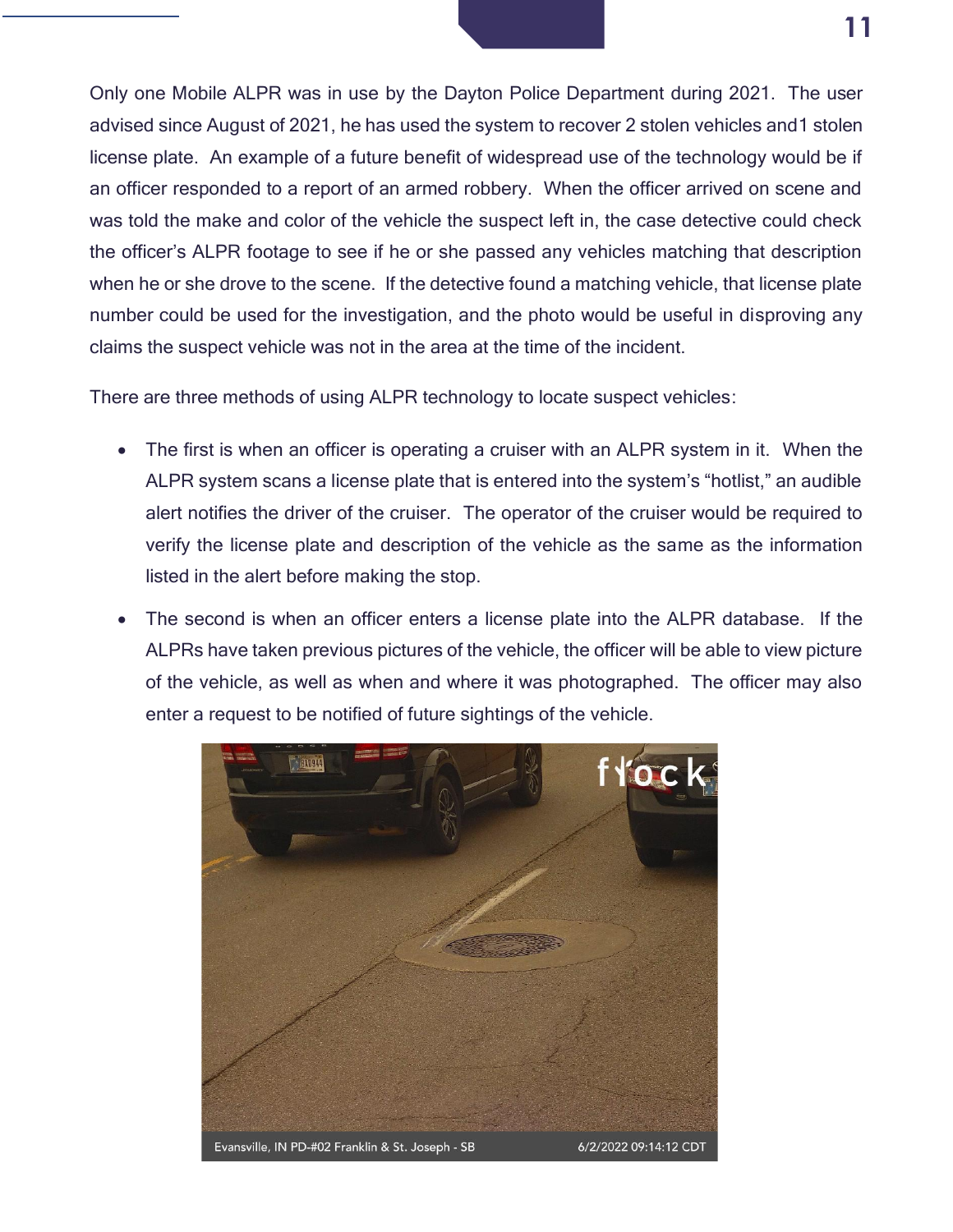

#### <span id="page-11-0"></span>**Analysis of Discriminatory or Adverse Impact**

The department understands that any new technology it embraces will be heavily scrutinized. We fully anticipate there will be a vocal minority of the populace who have concerns about how ALPRs would be used. As was the case with the ShotSpotter roll-out, there would be concerns that the system would lead to over-policing in predominately African American neighborhoods. We are aware there are concerns among Dayton's Latino population about the ALPRs being used a tool for immigration enforcement. There is also a general fear about the slippery slope of government intrusion into the privacy of citizens.

We believe the key to putting these fears to rest is to inform the citizens of Dayton about what the system can actually do, as well as informing them of the control they have with the system. For instance, before installing ALPRs in a particular neighborhood, the department would reach out to stakeholders and determine if there is support there to install them. If community stakeholders believe the fixed ALPRs would draw extra, unwanted police presence, they could decide not to have the cameras installed there. If they agree to have the cameras installed, but later change their minds, the cameras would be removed.

The concerns about privacy are valid and would have to be taken into account when stakeholders make a decision about whether to allow the cameras to be installed in their neighborhoods. The Department's procedure for sharing data with other law enforcement agencies, and ALPR use policy would be given to residents who are considering adding the devices as part of a Neighborhood Safety Plan, so they could make an informed decision.

Presentations have been given to the Latino community, both in English and Spanish about ALPRs and what their capabilities are. As noted previously, ALPR cameras are completely automated, and do not have the ability to differentiate between the ethnicity, gender, immigration status, or sexual identity of a vehicle's driver. The Police Department already has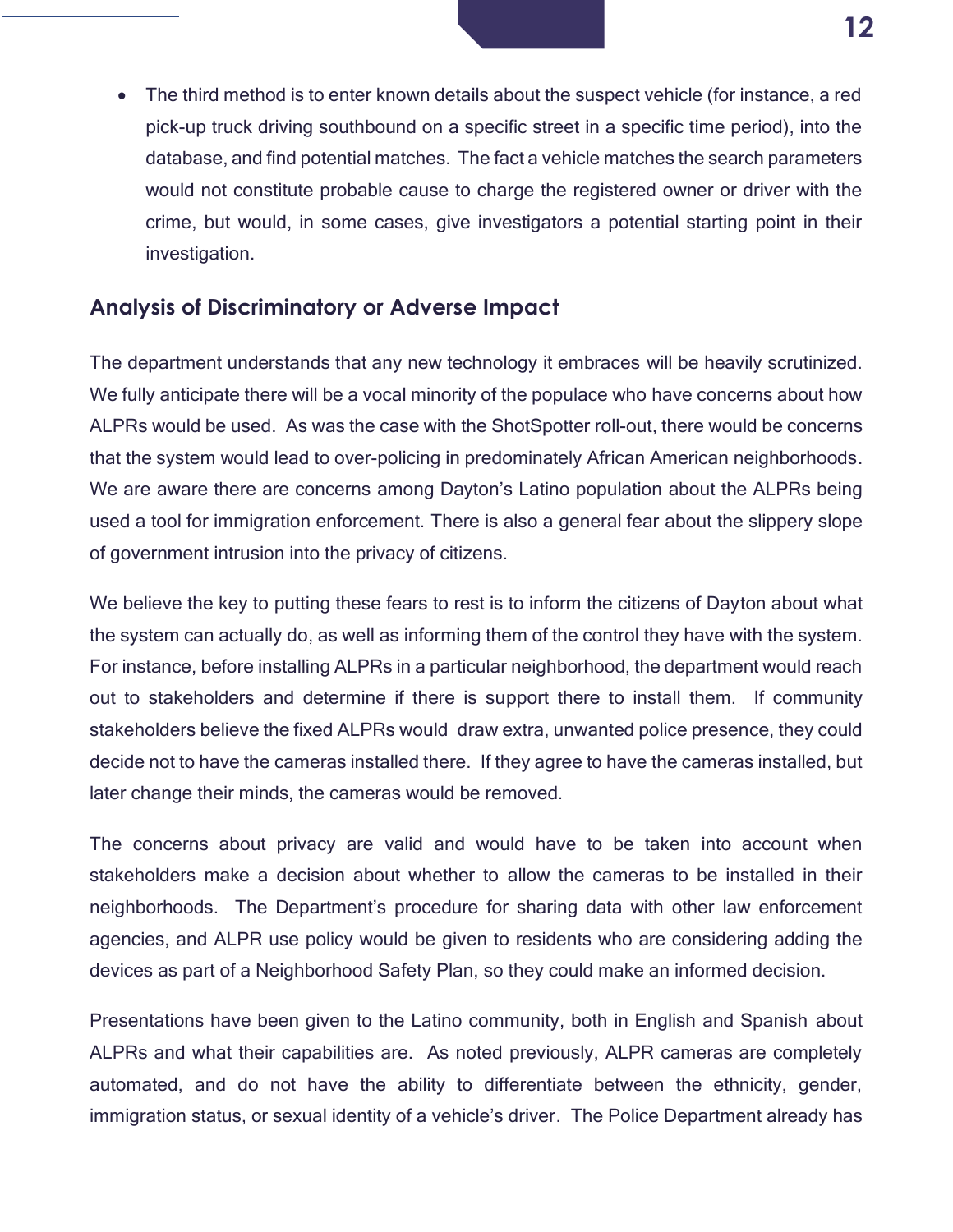a policy in place forbidding its personnel from stopping, investigating, or arresting anyone solely based on their real or perceived immigration status.

On April 25, 2022, the Dayton Unit NAACP held an online meeting where the topic was Police Surveillance Technology. A large portion of the meeting was dedicated to discussing ALPR technology. Concerns expressed were that the Flock test period was conducted in the Twin Towers neighborhood, which they stated has a population that is 25 percent Latino, how data will be shared with other organizations particularly ones that perform immigration enforcement tasks, privacy concerns, and increased police encounters as a result of alerts from the cameras leading to pretextual stops. All these concerns have been considered, and have been addressed throughout this document.

Although it will never be possible to address the fears of every person in the community, we believe we will continue to maintain the trust our department has earned from the majority of Dayton's residents through the creation, and adherence of, a policy based on nationwide best practices, and has been approved by the City of Dayton Law Department. Upon activation of mobile ALPRs and re-location of fixed site ALPRs, notices will be posted on major social media sites, as well as notification through an email list citizens may subscribe to for notifications of Police Department surveillance policy changes. This policy will be read and signed off on by every member of the department, as all our polices are. Searches of ALPR data are recorded, any complaints or suspicions of misuse will be investigated. Anyone found to be in violation of the Department's ALPR policy will be the subject of disciplinary action.

#### <span id="page-12-0"></span>**Public Monitoring**

Flock, the vendor whose product the Police Department tested in 2020 has a transparency website that is accessible to the public. The website has information about the specific user's ALPR program, such as data retention, number of cameras in use, external agencies that can view this agency's data, number of searches in the last 30 days, number of hits in the last 30 days, and other information.

#### <span id="page-12-1"></span>**Internal Audits**

An internal audit found was conducted in 2021 of the ALPRs and the audit found no violations of the Mobile License Plate Reader policy regarding training, data collection, data access, data protection, data retention or public access of the system.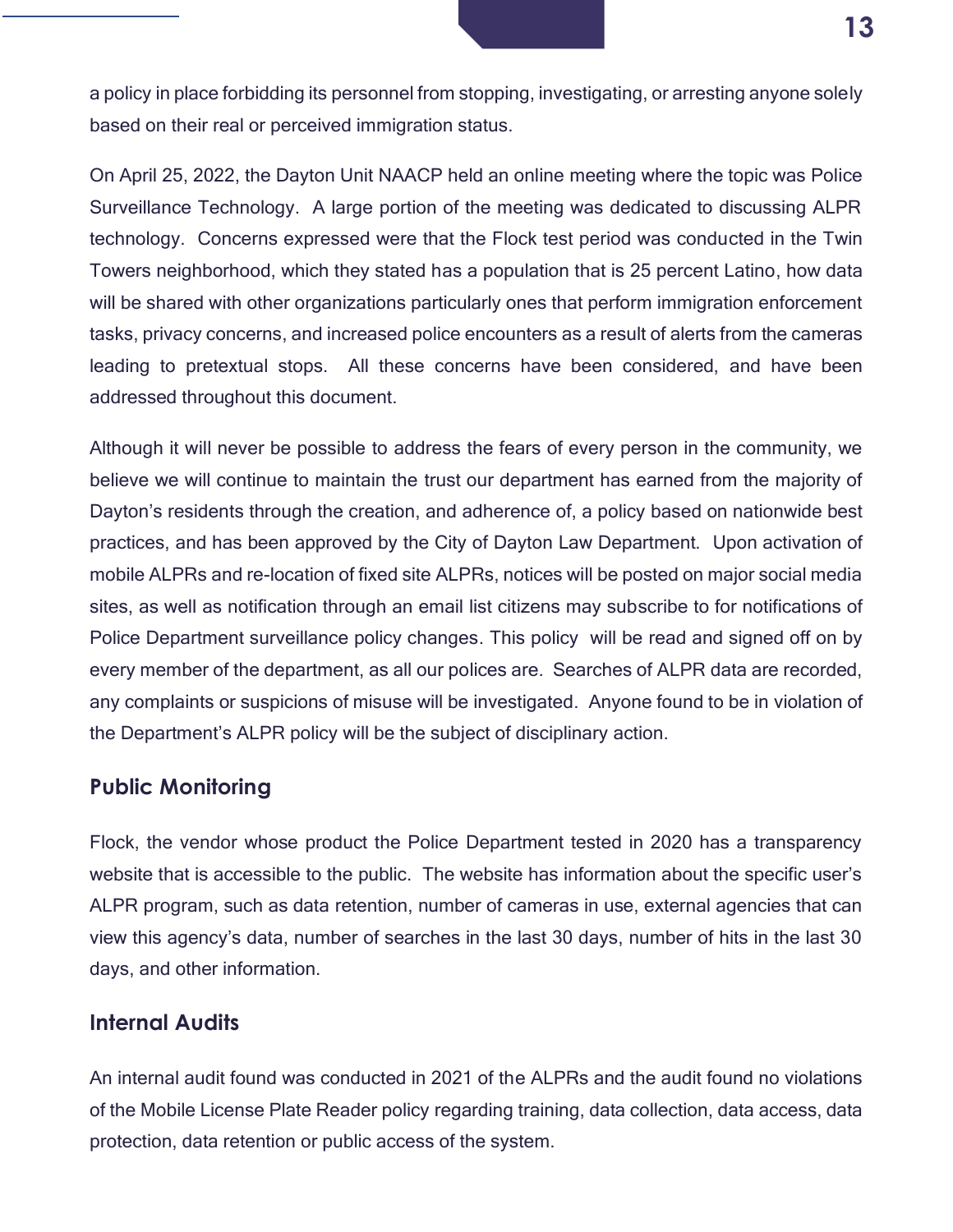#### <span id="page-13-0"></span>**Total Cost**

Under the Police Department's current contract with Axon, it is scheduled to add Mobile ALPRs to its marked vehicle fleet in 2022, upon receiving City Commission approval. The cost for the program is included in the existing Mobile Video Recorder Contract. Our total payment to Axon for 2022 is \$582,630. This includes Bodyworn Cameras, the in-car camera system the ALPR system is installed in, and the Evidence.com Cloud based digital storage site.

The Police Department has been awarded a grant (2020 Justice Assistance Grant) for the installation of fixed site ALPRs for 2022 and 2023. There will be no cost to the Police Department to purchase and install the fixed site ALPRs. The cost of the mobile ALPRs is covered by the contract with Axon. As Axon's current camera system comes standard with builtin ALPRs, no additional cost is incurred in purchasing them. Any damaged cameras or upgrades are covered under warranty. The cost of the fixed ALPR system is yet to be determined. The decision to choose a particular vendor would be made after completing the RFP process. Part of the that decision includes the cost of services provided by the vendor.

Based on past use of mobile and fixed ALPRs, the personnel and operating costs are negligible. It is a logical expectation that the systems will shorten the amount of time investigators spend attempting to identify suspects. It is impossible to give any kind of estimate as to how much time would be saved by the ALPRs without putting them into widespread use.

| Year | <b>Product</b>                | Cost                                                                                        |
|------|-------------------------------|---------------------------------------------------------------------------------------------|
| 2022 | <b>Mobile</b><br><b>ALPRS</b> | \$582,630 Total Axon Contract (MVR/BWC) - Mobile ALPRs included with<br><b>MVR costs</b>    |
| 2022 | Fixed<br><b>ALPRS</b>         | Funding available through BJA Grant for \$157,500 (\$52,500/year for a total<br>of 3 years) |
| 2023 | Fixed<br><b>ALPRS</b>         | Funding available through DOJ Grant for \$100,361                                           |

#### <span id="page-13-1"></span>**Use Policy**

The draft Use Policy for the ALPRs is attached to this report.